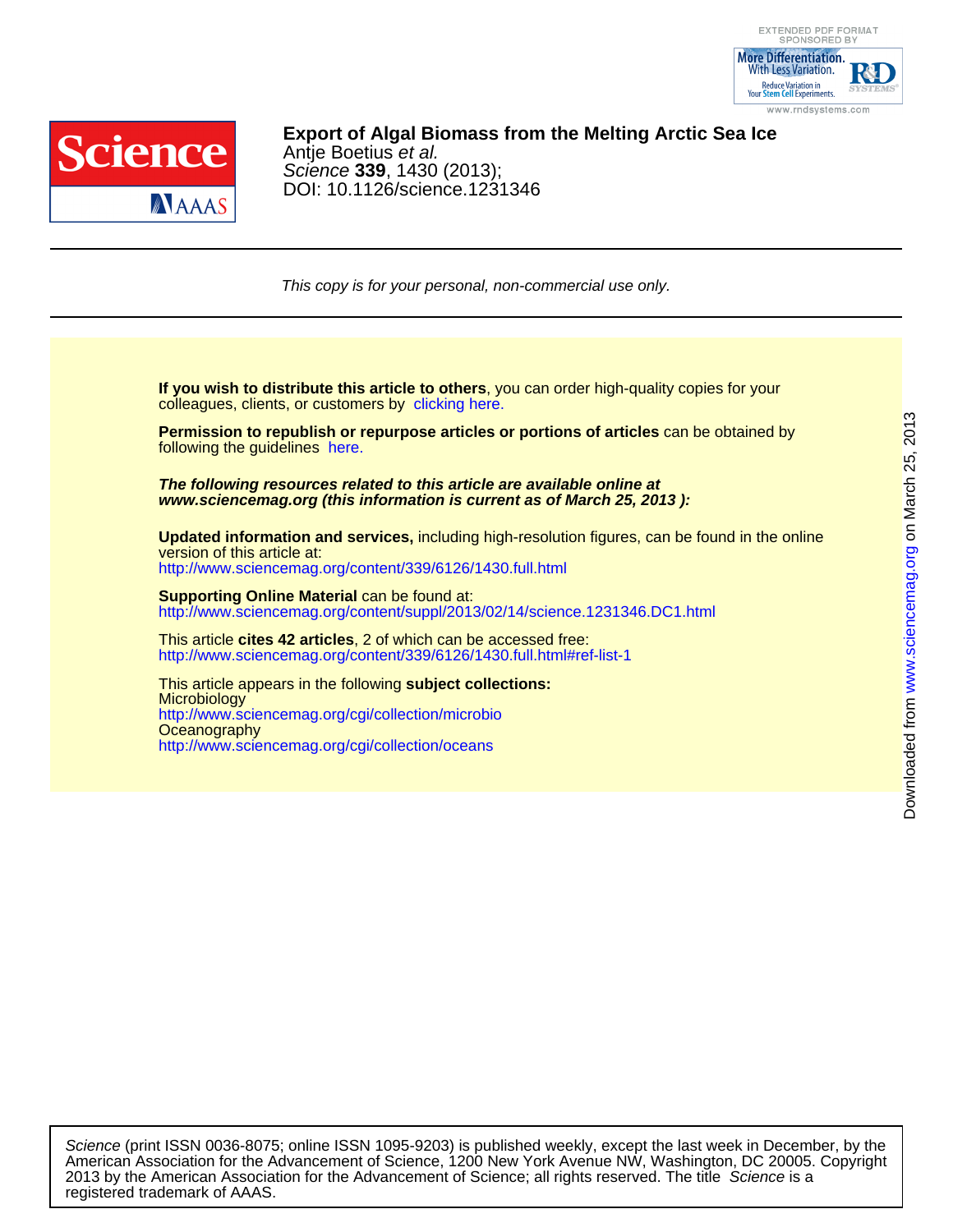# **Export of Algal Biomass from<br>the Melting Arctic Sea Ice**

Antje Boetius,<sup>1,2,3</sup>\*† Sebastian Albrecht,<sup>4</sup>† Karel Bakker,<sup>5</sup>† Christina Bienhold,<sup>1,2</sup>† Janine Felden,<sup>3</sup>† Mar Fernández-Méndez,<sup>1,2</sup>† Stefan Hendricks,<sup>1</sup>† Christian Katlein,<sup>1</sup>† Catherine Lalande,<sup>1</sup>† Thomas Krumpen,<sup>1</sup>† Marcel Nicolaus,<sup>1</sup>† Ilka Peeken,<sup>1,3</sup>† Benjamin Rabe,<sup>1</sup>† Antonina Rogacheva,<sup>6</sup>† Elena Rybakova,<sup>6</sup>† Raquel Somavilla,<sup>1</sup>† Frank Wenzhöfer,<sup>1</sup>† RV Polarstern ARK27-3-Shipboard Science Party†

In the Arctic, under-ice primary production is limited to summer months and is restricted not only by ice thickness and snow cover but also by the stratification of the water column, which constrains nutrient supply for algal growth. Research Vessel Polarstern visited the ice-covered eastern-central basins between 82° to 89°N and 30° to 130°E in summer 2012, when Arctic sea ice declined to a record minimum. During this cruise, we observed a widespread deposition of ice algal biomass of on average 9 grams of carbon per square meter to the deep-sea floor of the central Arctic basins. Data from this cruise will contribute to assessing the effect of current climate change on Arctic productivity, biodiversity, and ecological function.

**P** limited by light and nutrients. Photosynthetically active radiation (PAR) for under-<br>tie primary production is only available from limited by light and nutrients. Photosynthetically active radiation (PAR) for underice primary production is only available from May to August but is locally restricted by ice thickness and snow cover  $(1-4)$ . Owing to stratification (5, 6), the mixed layer depth is limited to 10 to 30 m in summer (Table 1), which constrains the nutrient supply for algal growth (7). Hence, average estimates for primary production (PP) in the ice-covered central Arctic are low, on the order of 1 to 25 g C m<sup>-2</sup> year<sup>-1</sup> (8, 9). The contribution of ice algae is not well constrained, ranging from 0 to 80%  $(10-13)$ . However, as a consequence of Arctic warming, primary productivity in and under the ice may be boosted by higher light transmission through thinning sea ice  $(3, 14, 15)$  and the increase in melt-pond coverage during summer (4, 16).

Assessing the consequences of current climate change in the central Arctic regions remains difficult because reliable baselines for Arctic productivity, biodiversity, and ecological function are lacking [reviewed in (17)]. During the 2012 seaice minimum, research vessel (RV) Polarstern visited the ice-covered eastern-central basins between 82° to 89°N and 30° to 130°E (Fig. 1). In this area, thick multiyear sea ice has been largely lost as a result of melt by atmospheric heat (18). Our airborne electromagnetic measurements confirmed that first-year ice dominated (>95%), with an average modal thickness of less than a meter and a melt-pond cover of 30 to 40%.

Previous investigations of the underside of Arctic sea ice found that the diatom Melosira arctica grows meter-long filaments, anchoring in troughs and depressions under ice floes and covering up to 40 to 80% of the underside of undisturbed ice floes (12, 19–24) (Fig. 2). Warming and melting leads to their rapid sedimentation (20–23). Deposition of Melosira strands had been observed on the sea floor of Arctic shelves (12, 21), but their contribution to carbon export in the ice-covered basins remains unknown (25, 26). Particulate organic carbon flux to the deep sea, measured by sea-floor carbon demand (25) and

by sediment traps moored in the Amundsen Basin (27), was around 1 g C m<sup>-2</sup> year<sup>-1</sup> (>1500 m) in the 1990s, with a peak contribution of sub-ice algae of up to 28% in August (27). Repeated measurements during the first Arctic-wide sea-ice minimum in 2005–2007 showed an increased carbon flux of 6.5 g C m<sup>-2</sup> year<sup>-1</sup> (850 m), peaking in July (28).

During the expedition IceArc in summer 2012, we observed in seven out of eight regions seafloor deposits of fresh M. arctica strands and other sub-ice algae at 3500- to 4400-m water depth (Fig. 1, fig. S1, and movies). Patches of algae of 1 to 50 cm in diameter covered up to 10% of the sea floor. This attracted opportunistic megafauna—such as the deep-sea holothurians Kolga hyalina (29) and Elpidia heckeri and the ophiurid Ophiostriatus striatus—which were observed to feed on the Melosira strands. Based on their color, chlorophyll a content, and chloroplast morphology, the freshest algal deposits were observed at the northernmost stations, 7 and 8  $(>87°N)$ . Stations 4 to 6  $(82°$  to 85°N), north of the Laptev Sea margin, showed degraded algal deposits. In this area, megafauna biomass was substantially elevated, as was the pigment concentration of holothurian gut content (Table 1). The larger body sizes (>6 cm) and apparent fecundity of the Kolga population (based on gonad sizes) in this area suggested that sources of food had been available for at least 2 months and that the main algal flux had occurred before June. This matches observations of rapid melt and export of ice from the Laptev Sea as early as May 2012. By July, large open water areas had appeared within the ice zone up to 85°N (Fig. 1),



Fig. 1. Ice conditions during RV Polarstern Expedition IceArc (ARK27-3, 2 August to 8 October 2012). (A) Ice cover in July 2012 in percentages. Ice stations with fresh and degraded algal deposits are marked by green and brown circles, respectively. White indicates no deposits. (B) Aerial image of station 3 in mid-August. (C) Aerial image of station 6 in mid-September.

<sup>&</sup>lt;sup>1</sup>Alfred Wegener Institute, Helmholtz Center for Polar and Marine Research, 27515 Bremerhaven, Germany. <sup>2</sup>Max Planck Institute for Marine Microbiology, 28359 Bremen, Germany. <sup>3</sup>MARUM, Center for Marine Environmental Sciences, University Bremen, 28334 Bremen, Germany. <sup>4</sup>FIELAX Gesellschaft für wissenschaftliche Datenverarbeitung mbH, 27568 Bremerhaven, Germany. <sup>5</sup>NIOZ Royal Netherlands Institute for Sea Research, 1790 AB Den Burg, Netherlands. <sup>6</sup>P. P. Shirshov Institute of Oceanology, Russian Academy of Sciences, 117997 Moscow, Russia.

<sup>\*</sup>Corresponding author. E-mail: antje.boetius@awi.de †All authors with their contributions and affiliations appear at the end of this paper, and all other contributors are listed in the supplementary materials.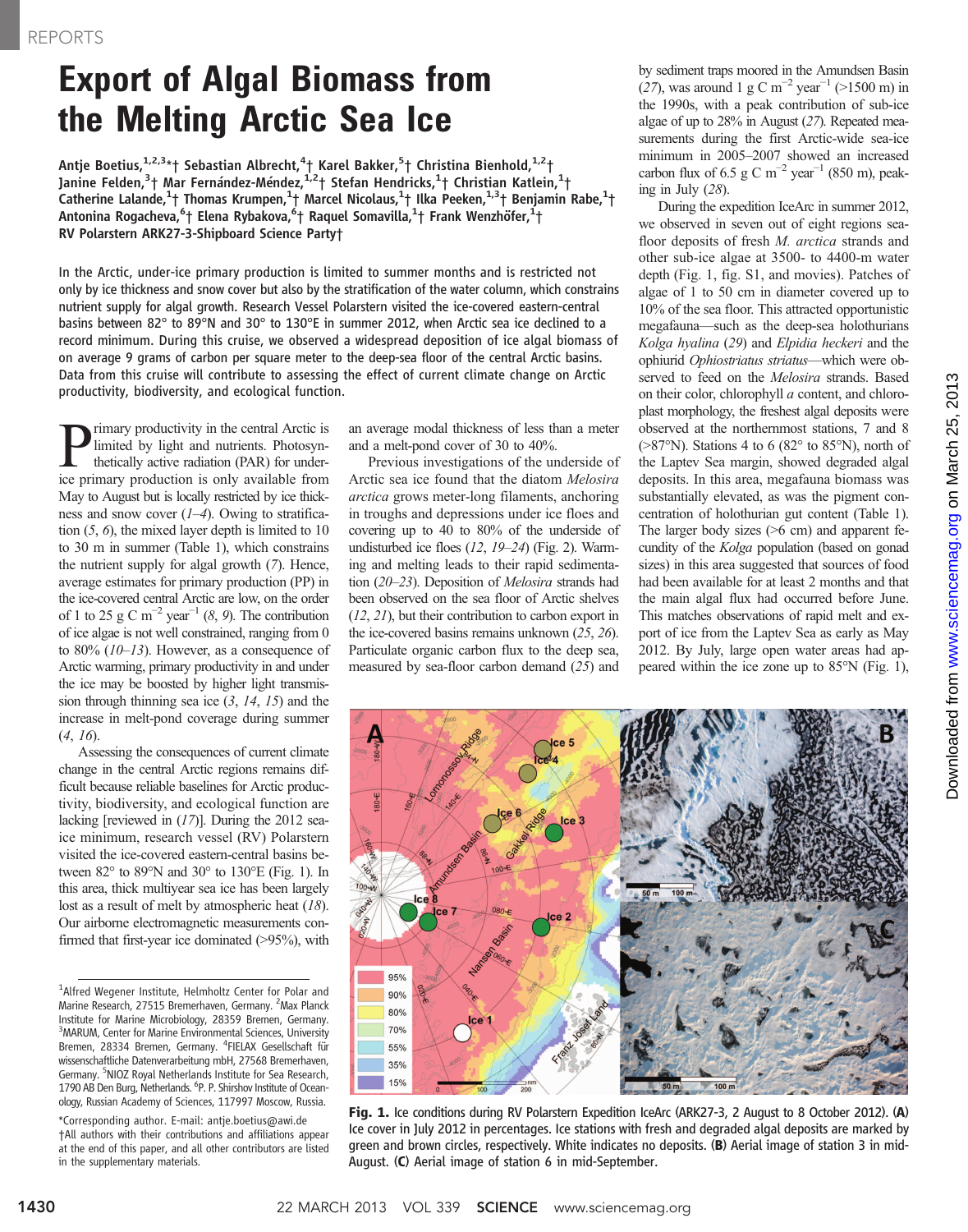on March 25, 2013

[www.sciencemag.org](http://www.sciencemag.org/)

Downloaded from www.sciencemag.org on March 25, 2013

Downloaded from

causing a rapid decline of the sea-ice cover, reflected in 1 to 2 m of melt-water content above the winter thermocline (Table 1).

Our surveys showed shreds of M. arctica (Table 1), indicating their melt-out earlier in the season (23). At 3500- to 4400-m depth, deposits of coiled Melosira strands (diameters of 5 to 12 cm) covered 0.1 to 10% of the sea floor. The carbon deposition by sub-ice algae was estimated to be equivalent to 1 to 156 g C m<sup>-2</sup> (median 9 g C m<sup>-2</sup>) (Table 1). For comparison, the 2012 pelagic new production in the same regions was estimated to be 7 to 16 g C m<sup>-2</sup> (median 11 g C m<sup>-2</sup>) (Table 1), with a contribution by diatoms of 36% based on silicate inventories (Table 1). Melosira strands are not used as food in the pelagial and sink rapidly to the sea floor (23). This results in a contribution of at least 45% of total primary production and >85% of carbon export in 2012.

The algal deposits at the sea floor and extracts of Kolga gut at stations 3, 4, 7, and 8 contained living Melosira cells with green chloroplasts and lipid vesicles (Fig. 2). The algal deposits had variable high concentrations of chloroplast pigment equivalents (CPE) (27 ± 21 µg cm<sup>-3</sup>; n = 18 aggregate samples) and a high chlorophyll a to total pigment ratio  $(51 \pm 18\%)$ . In comparison, pigment contents of bare sediments next to the patches were low at  $0.8 \pm 0.3$  µg cm<sup>-3</sup>, matching concentrations found in the 1990s (25). The gut contents of Kolga specimens showed even higher pigment concentrations of, on average, 51  $\pm$  47 µg cm<sup>-3</sup> (Chla/CPE ratio of 41  $\pm$ 14%;  $n = 15$  gut samples), and algae recovered from guts were still photosynthesizing when exposed to light (30).

Previous investigations focusing on oligotrophic deep-sea sediments have found a direct relationship between carbon flux, benthic biomass, and remineralization rates (31–35). However, despite the widespread deposition of algae observed in the eastern-central basins, apparently only sediment bacteria (as estimated from respiration rates) (fig. S2) and large mobile megafauna had profited from the ice-algae deposition. Infauna burrows and tubes were rare, indicating an absence of the sediment-dwelling macrofauna characteristic of other deep-sea basins with seasonally sedimenting phytoplankton blooms [reviewed in (36)]. Furthermore, the bare sediments next to the algal deposits maintained oxygen fluxes of only 0.3 to 0.4 mmol O<sub>2</sub> m<sup>-2</sup> day<sup>-1</sup>, equivalent to a carbon demand of 1 to 2 g C m<sup>-2</sup> year<sup>-1</sup>. Such low rates are typical for oligotrophic deep-sea sediments (37, 38) and match carbon export fluxes measured in the 1990s in this area (25, 27). In contrast, in situ and ex situ microprofiling of diffusive oxygen fluxes into sediments covered by algal aggregates showed elevated rates of 5 to 6 mmol O<sub>2</sub> m<sup>-2</sup> day<sup>-1</sup>, equivalent to carbon fluxes of 25 g C m<sup>-2</sup> year<sup>-1</sup> (stations 7 and 8) (fig. S2). This suggests considerable microbial respiration (13 to 60%) of the algal carbon input. Accordingly, in cores covered by Melosira strands, oxygen penetration in the sediment was reduced to a few

Table 1. Distribution of algal aggregates and characteristics of sea-ice stations investigated. Methods are provided in the supplementary materials. Where available, averages and standard deviations are given. FYI, first-year ice; MYI, multiyear ice; n.d., not determined.

| Ice station (no.)                                             | $\mathbf{1}$    | $\overline{2}$  | 3               | 4              | 5               | 6               | $\overline{7}$  | 8               |
|---------------------------------------------------------------|-----------------|-----------------|-----------------|----------------|-----------------|-----------------|-----------------|-----------------|
| Event*                                                        | PS80_224        | PS80 237        | PS80_255        | PS80_277       | PS80_323        | PS80_335        | PS80 349        | PS80_360        |
| Date                                                          | 8/9/12          | 8/14/12         | 8/20/12         | 8/25/12        | 9/4/12          | 9/7/12          | 9/18/12         | 9/22/12         |
| Latitude (N)                                                  | 84°3.03'        | 83°59.19'       | 82°40.24'       | 82°52.95'      | 81°55.53'       | 85°06.11'       | 87°56.01'       | 88°49.66'       |
| Longitude (E)                                                 | 031°6.83'       | 078°6.20'       | 109°35.37       | 130°7.77'      | 131° 7.72'      | 122°14.72'      | 61°13.04'       | 58°51.81'       |
| Sea-ice cover (%)                                             | 80              | 80              | 70              | 80             | 60              | 50              | 100             | 100             |
| Ice thickness (m)                                             | $1.0 - 1.2$     | $1.2 - 2.0$     | $0.7 - 1.2$     | $0.7 - 0.9$    | $1.2 - 1.7$     | $0.9 - 1.7$     | $1.2 - 1.8$     | $1.1 - 1.8$     |
| First/multiyear ice                                           | <b>FYI</b>      | <b>FYI</b>      | <b>FYI</b>      | <b>FYI</b>     | <b>FYI</b>      | <b>FYI/MYI</b>  | <b>FYI/MYI</b>  | <b>FYI/MYI</b>  |
| Melt-pond cover (%)                                           | 40              | 20              | 40              | 50             | 10              | 30              | 20              | 20              |
| Drift (knots)                                                 | $0.14 \pm 0.1$  | $0.35 \pm 0.2$  | $0.55 \pm 0.2$  | $0.24 \pm 0.1$ | $0.26 \pm 0.1$  | $0.29 \pm 0.2$  | $0.01 \pm 0.0$  | $0.17 \pm 0.1$  |
| Surface radiation (W $m^{-2}$ ) <sup>+</sup>                  | $150 \pm 93$    | $97 \pm 59$     | $60 \pm 38$     | $56 \pm 45$    | $62 \pm 76$     | $26 \pm 23$     | $11 \pm 6$      | $5 \pm 3$       |
| PAR under ice (W $m^{-2}$ )                                   | 33              | 5               | 9               | n.d.           | 3               | $\overline{2}$  | <1              | <<1             |
| Atmospheric temperature (°C)                                  | $-1.5$          | $-1.2$          | 0.3             | $-0.3$         | $-3.3$          | $-1.6$          | $-3.9$          | $-10.1$         |
| Seawater temperature (5 m, °C)                                | $-1.5$          | $-1.5$          | $-1.6$          | $-1.5$         | $-1.5$          | $-1.5$          | $-1.8$          | $-1.7$          |
| Salinity (5 m)                                                | 33.0            | 33.2            | 32.8            | 31.2           | 30.6            | 30.3            | 33.1            | 32.9            |
| Mixed layer depth (m)                                         | 15              | 21              | 16              | 23             | 20              | 20              | 31              | 30              |
| Melt water $(m)$ ±                                            | 0.5             | 0.7             | 0.7             | 1.1            | 2.3             | 2.2             | 0.8             | 0.9             |
| Nitrate concentration ( $\mu$ M, $\pm$ 0-2 m)                 | 2.89            | 3.08            | 0.29            | 0.42           | 0.1             | 0.08            | 0.97            | 0.49            |
| N:Si/N:P (‡0-2 m)                                             | 3/10            | 2/10            | 0.3/2           | 0.1/2          | 0.03/1          | 0.02/0.4        | 0.02/0.3        | 0.3/2           |
| <sup>14</sup> C-PP (mg C m <sup>-2</sup> day <sup>-1</sup> )§ | 62              | 9               | 19              | 36             | 39              | 10              | 5               | 4               |
| New PP (g C m <sup>-2</sup> year <sup>-1</sup> ) $\ddagger$   | 16              | 7               | 12              | $\overline{7}$ | 9               | 10              | 16              | 15              |
| Diatom contribution (%)±                                      | 40              | 28              | 32              | 24             | n.a.            | n.a.            | 41              | 40              |
| Sub-ice algal cover (%)                                       | 0.04            | 0.19            | < 0.01          | n.d.           | 0.04            | 0.03            | 0.55            | 0.13            |
| Ice algae composition                                         | dv. algaell     | div. algaell    | <b>Melosira</b> | n.d.           | <b>Melosira</b> | <b>Melosira</b> | <b>Melosira</b> | <b>Melosira</b> |
| Sea-floor algal cover (%)                                     | 0               | $0.03 \pm 0.04$ | $1.3 \pm 0.4$   | $0.33 \pm 0.4$ | $0.5 \pm 0.2$   | $0.8 \pm 0.6$   | $2.2 \pm 0.7$   | $10.4 \pm 0.5$  |
| Sediment CPE ( $\mu$ g cm <sup>-3</sup> )                     | $0.7\,\pm\,0.1$ | $1.4 \pm 0.3$   | $1.0 \pm 0.3$   | $1.0 \pm 0.4$  | $0.7\,\pm\,0.2$ | $0.5 \pm 0.1$   | $0.6 \pm 0.1$   | $0.8\,\pm\,0.5$ |
| Sediment Chla/CPE ratio (%)                                   | 10              | 17              | 22              | 22             | 18              | 14              | 14              | 14              |
| Megafauna biomass                                             | 0.42            | 1.01            | 3.36            | 1.07           | 3.19            | 5.49            | 3.46            | 0.33            |
| (g wet weight $m^{-2}$ )                                      |                 |                 |                 |                |                 |                 |                 |                 |
| Gut CPE ( $\mu$ g cm <sup>-3</sup> )                          | n.d.            | n.d.            | $130 \pm 20$    | $41 \pm 15$    | $30 \pm 2$      | $3 \pm 1$       | $48 \pm 12$     | n.d.            |
| Gut Chla/CPE ratio (%)                                        | n.d.            | n.d.            | 43              | 49             | 66              | 22              | 51              | n.d.            |
| Ice algae composition sediment/gut                            | n.d.            | n.d.            | <b>Melosira</b> | Melosira       | <b>Melosira</b> | <b>Melosira</b> | <b>Melosira</b> | <b>Melosira</b> |
|                                                               |                 |                 |                 | div. algaell   | div. algaell    | div. algaell    |                 | div. algaell    |
| Ice algae C deposition (q C m <sup>-2</sup> )                 | 0               | 0.5             | 20              | 5              | 7               | 11              | 32              | 156             |
| Water depth (m)                                               | 4014            | 3485            | 3569            | 4161           | 4031            | 4355            | 4380            | 4374            |

\*Supplementary data available at http://doi.pangaea.de/10.1594/PANGAEA.803293. †Refers to incoming global radiation at the surface. ‡Estimates based on seasonal inventories of<br>the mixed-layer depth of the previous freezing the mixed-layer depth of the previous freezing season (see supplementary materials). §Depth-integrated rates for the water column euphotic zone (1% PAR under the ice). ||Diverse algae included in various ratios: Porosira sp., Pleurosigma, Nitzschia sp., Fragilariopsis sp., Entomoneis sp, Chaetoceros sp., Navicula sp., Cylindrotheca, and other chain-forming pennate diacomos diatoms.<br>diatoms. The Si diatoms. ¶Estimates include discolored patches/degraded algal patches.